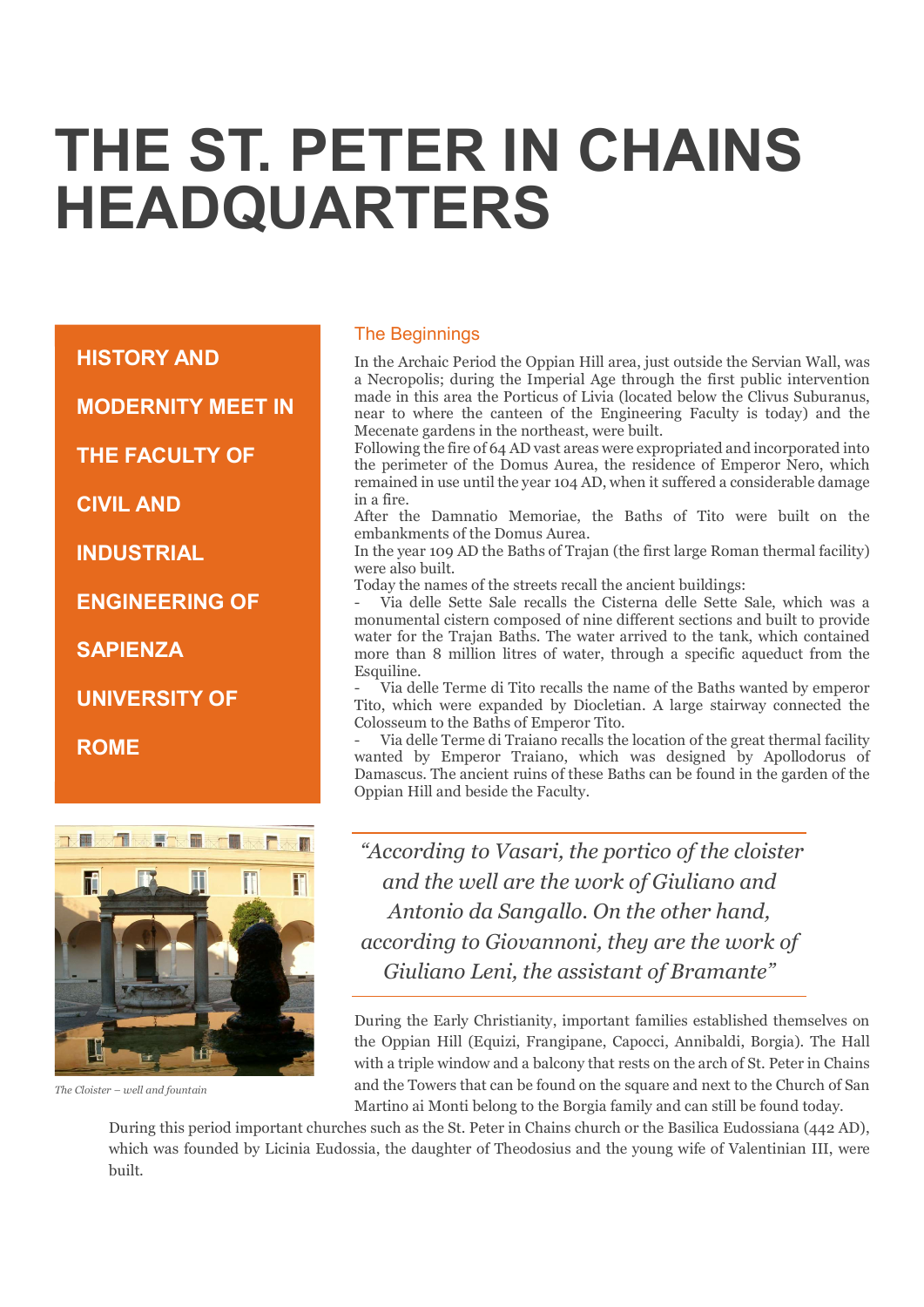## From the early Christianity to the Modern Age

During the Middle Ages, the Oppian Hill area was covered by gardens and orchards. In 16<sup>th</sup> Century the area was organized in landscaped sites and the Roman ruins towered over the lands.

In 1781 the Canons Regular of the Lateran of St. Peter in Chains donated some of their premises to the Apostolic Camera to build a Powder magazine ("Salnitriera Camerale o Polveriera"), a factory and a deposit of saltpetre used for the production of gunpowder.

The Pontifical plant was then reused and probably expanded and modernized during occupation of Rome by Napoleon (1809-1814), becoming the "Etablissement Imperial de poudres et de salpètres", as indicated on the plaque which can be found on the entrance door of the powder magazine, which was installed in the southwest corner of the Trajan Baths, in the exedra and its basements.

#### School of Engineering birth

In 1873 the School of Engineering established itself in the rooms of the convent of Canons Regular of the Lateran, which was attached to the St. Peter in Chains church.

The reconstruction of this space, if not the actual construction, is the work of Della Rovere, and was undertaken between 1510 and 1520, according to canons that stylistically recall the fifteenth century.

According to Vasari, the portico of the cloister and the well are the work of Giuliano and Antonio da Sangallo. On the other hand, according to Giovannoni, they are the work of Giuliano Leni, the assistant of Bramante.

In 1895, a building on the side of Via delle Sette Sale designed by Mansueti and dedicated to the Institute of Chemistry was added to the convent buildings. In 1908 another building was added too, which could be accessed directly from Via delle Sette Sale and which was devoted to the Electrical Engineering Institute.

Around 1915, new premises were built in the convent building that were added to the existing ones in Via Eudossiana. To do so, some of the structures were raised (such as the one in the right aisle of the St. Peter in Chains church). Even the portico of the cloister was also used by glazing it.

In 1918 Prof. G.B. Milani designed the new building complex of the School of Engineering, in which he adopted the block typology with four internal courtyards. One of the courtyards was built from the pre-existing Cloister of St. Peter in Chains.

A new facade and a new main entrance for the Faculty was created on Via Eudossiana. The narrowest part of the convent was extended towards the south and articulated in three floors. In the southeast a new body was built which was perpendicular to the one built before. A wide stairway was also built, which had both an external part and another part which was inserted into a triple nave hallway followed by a staircase that lead to the Main Hall on the upper floor.

Other extensions (such as the one built for the Institute of Hydraulics towards Via della Polveriera, and the one for the School of Aeronautical Engineering, etc.) were undertaken until 1935.

A further substantial extension of the building took place after 1950, thanks to an extensive development programme drafted by Prof. G. Nicolosi.

Through this project the Presidency was reorganized and the cloister was partially reopened. New large classrooms were built over the eastern part of the Milani building; a pavilion was built for the Hydraulic Construction Institute and for the Geodesy and Topography Institutes.

A building with six floors was built longitudinally, between the old convent and the Institute of Applied Chemistry, to host the new Institutes of Electronics, Automation, Geophysics and Mining. A new iron and glass structure was also placed inside the eastern body of the building, which was designed primarily to host drawing rooms.

In order to this, the Presidency was resettled and the cloister partially reopened; then new large classrooms were built over the eastern body of the Milani building; a pavilion was built for the Hydraulic Construction Institutes and